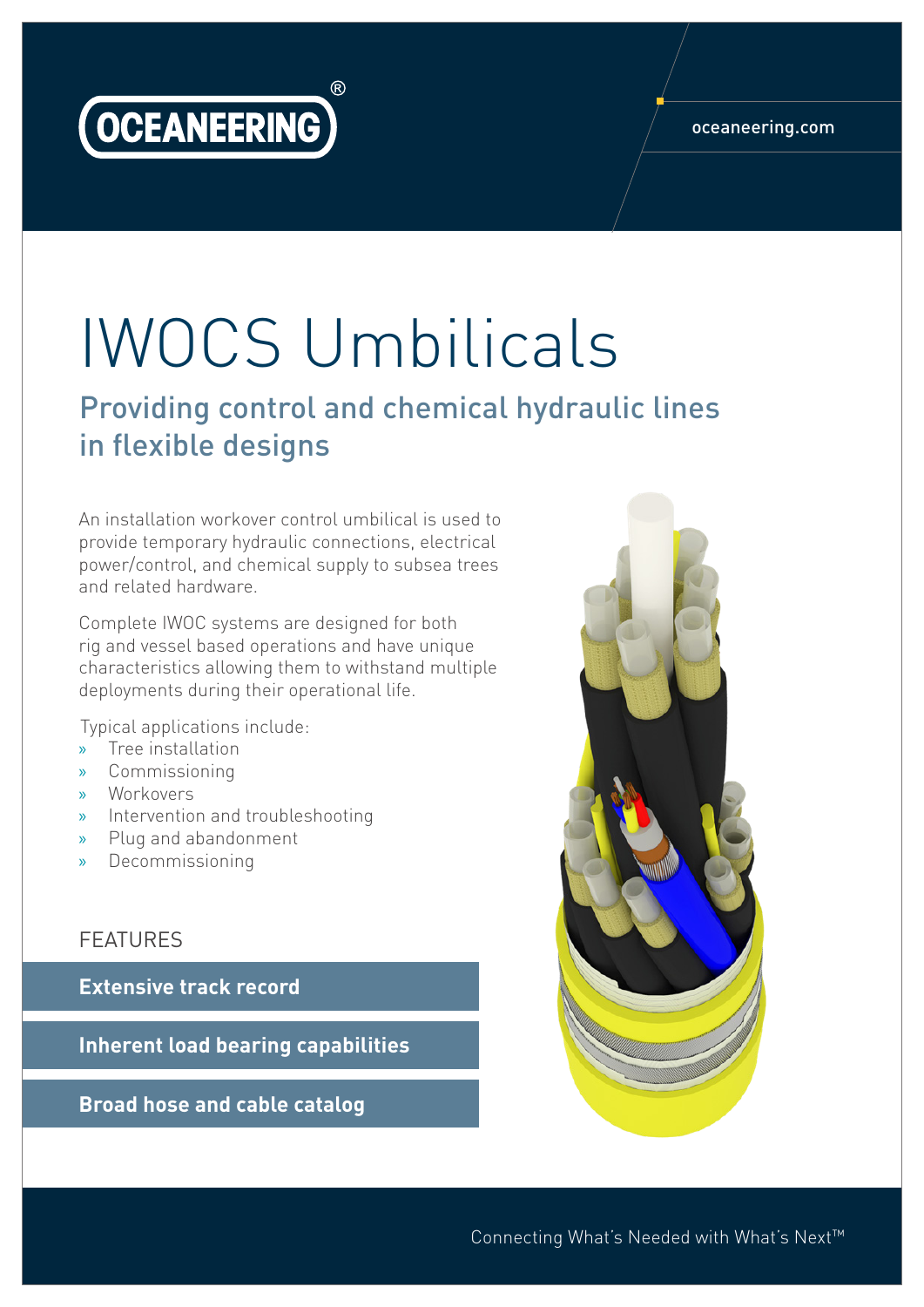## IWOCS Umbilicals

Oceaneering's IWOCS rental portfolio is the largest in the world and the system results in greater than 99% uptime. Oceaneering has completed more than 800 jobs and has 25 years of experience in designing, manufacturing, and providing IWOCS services. Our IWOCS umbilicals can be supplied as part of a fully-functional workover system or integrated into a customer's existing IWOCS reeler.

#### Advantages and Characteristics

- » Oceaneering's field proven catalog of critical IWOCS umbilical components are designed and manufactured in-house to meet reliability and uptime requirements
- » Umbilicals are compatible with clamped riser, guide wire, and LARS open water deployment methods
- » High pressure thermoplastic hoses overcome reservoir pressures and deliver fast system response times
- » Broad chemical compatibility with commonly used fluids (supported by historical test data)
- » Fiber reinforced umbilicals provide lightweight, fatigue resistant protection to internal components during deployment

| Parameter                                                                  | Value                                                                              |
|----------------------------------------------------------------------------|------------------------------------------------------------------------------------|
| Strength member                                                            | Fiber reinforced using braided or helical application of aramid                    |
| Manufacturing length capabilities                                          | 11,000 ft / 3,300 m typical, longer lengths can be provided, if necessary          |
| Maximum allowable installation tension.<br>breaking tension and crush load | Designed to meet requirements                                                      |
| Axial, bending, and torsional stiffness                                    | Optimized during design                                                            |
| Tension / Torsion Factor                                                   | Minimized during design                                                            |
| Design life                                                                | 25 years, as standard. Operational life and deployment cycles subject to analysis. |
| Industry specification compliance                                          | ISO 13628-5 / API 17E<br>NORSOK U-001<br>DNV-0S-F101                               |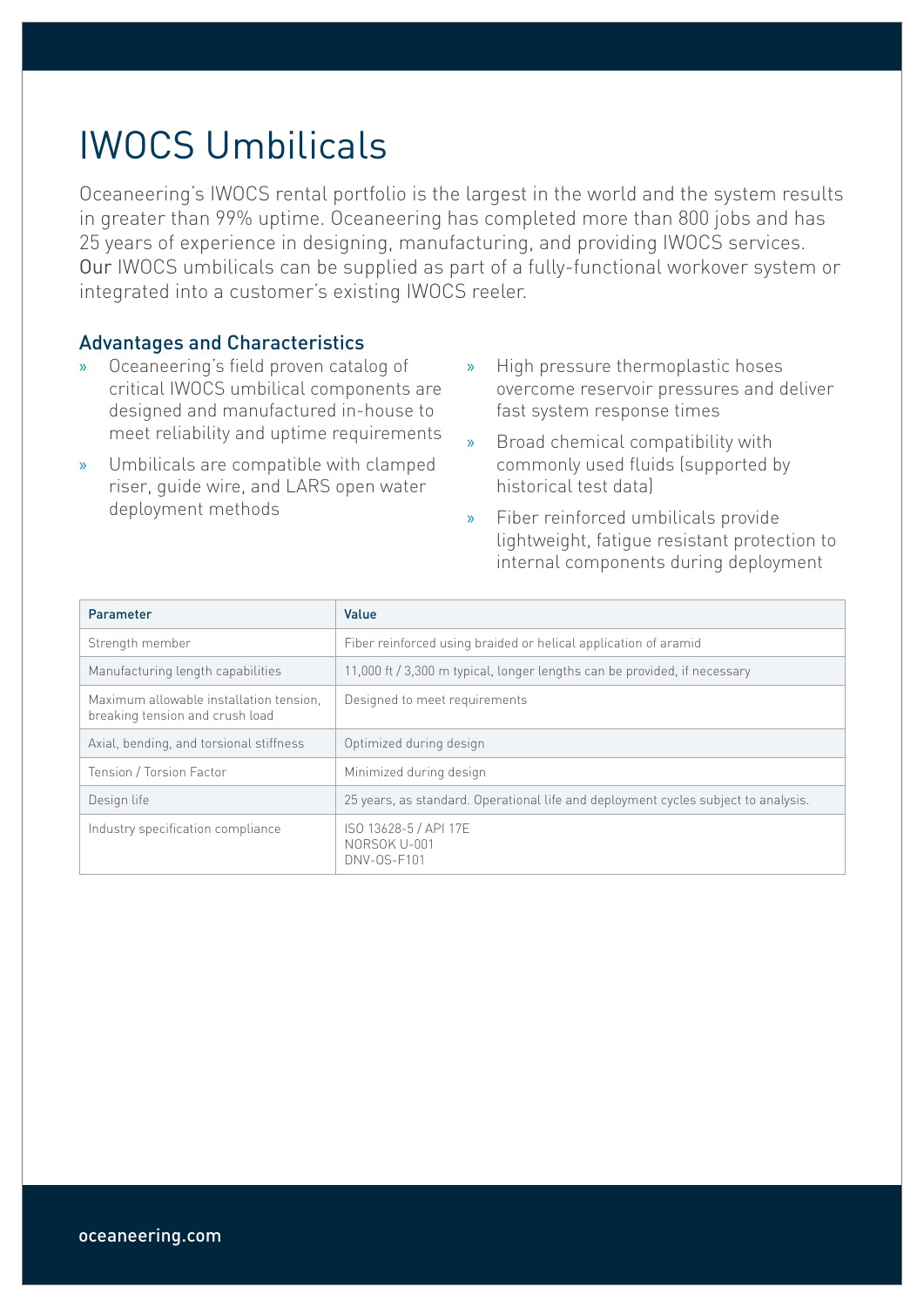## Thermoplastic Hoses and Electrical Cables

#### Control Hoses

Oceaneering® IWOCS hoses use Nylon liners and are supplied in a wide range of hose bore sizes and working pressures. The hoses provide high flexibility and chemical compatibility with a majority of control fluids. Typically designed with a safety factor of 4:1, our IWOCS hoses provide a reliable method of controlling subsea equipment in the most challenging environments.

| <b>Part Code</b> | <b>Internal Diameter</b> | <b>Design Working</b><br>Pressure (psi) |
|------------------|--------------------------|-----------------------------------------|
| 3H3.5            | $3/16$ in                | 3,500                                   |
| 3H5              | $3/16$ in                | 5,000                                   |
| 3H7.5            | $3/16$ in                | 7,500                                   |
| 3H10             | $3/16$ in                | 10,000                                  |
| 4H5              | $1/4$ in                 | 5,000                                   |
| 4H7.5            | $1/4$ in                 | 7,500                                   |
| 4H10             | $1/4$ in                 | 10,000                                  |
| 4H15             | $1/4$ in                 | 15,000                                  |
| 6H3              | $3/8$ in                 | 3,000                                   |
| 6H5              | $3/8$ in                 | 5,000                                   |
| 6H7.5            | $3/8$ in                 | 7,500                                   |
| 6H10             | $3/8$ in                 | 10,000                                  |
| 8H3              | $1/2$ in                 | 3,000                                   |
| 8H5              | $1/2$ in                 | 5,000                                   |
| 8H7.5            | $1/2$ in                 | 7,500                                   |
| 8H10             | $1/2$ in                 | 10,000                                  |

#### Chemical Hoses

Thermoplastic hoses are also used for injection of chemical fluids. When the fluids are kept at a low pressure and/or when injection fluids are less dense than seawater, hose collapse becomes a design consideration. Oceaneering offers a range of medium and high collapse resistant hoses for inclusion in designs, dependent on application.

| <b>Part Code</b> | <b>Internal Diameter</b> | <b>Design Working</b><br>Pressure (psi) |
|------------------|--------------------------|-----------------------------------------|
| 8PH              | $1/2$ in                 | 5.000                                   |
| 8P75             | $1/2$ in                 | 7.500                                   |

#### Electrical Cables

Oceaneering offers low voltage electrical cables up to 3.0 (3.6) kV rating for use in IWOCS umbilicals. The cables are fully belted designs which are suitable for use in deepwater environments, with options available including armor wire or aramid reinforcement.

| Parameter                            | Value                                                                                        |
|--------------------------------------|----------------------------------------------------------------------------------------------|
| Conductor configurations             | Pair / Triad / Quad                                                                          |
| Conductor size                       | $3.9$ in <sup>2</sup> - 77.5 in <sup>2</sup> /<br>$2.5$ mm <sup>2</sup> - 50 mm <sup>2</sup> |
| Maximum operating voltage            | $1.8/3.0$ (3.6) kV                                                                           |
| Screening                            | Optional copper screen<br>options available with drain<br>wire                               |
| Reinforcement                        | Optional armor wire / aramid<br>reinforcement                                                |
| Industry specification<br>compliance | ISO 13628-5 / API 17E<br>IEC 60502 Part 1                                                    |

Note: Typical IWOCS hose size range shown. Please contact us for availability of hose sizes above 1/2 in.